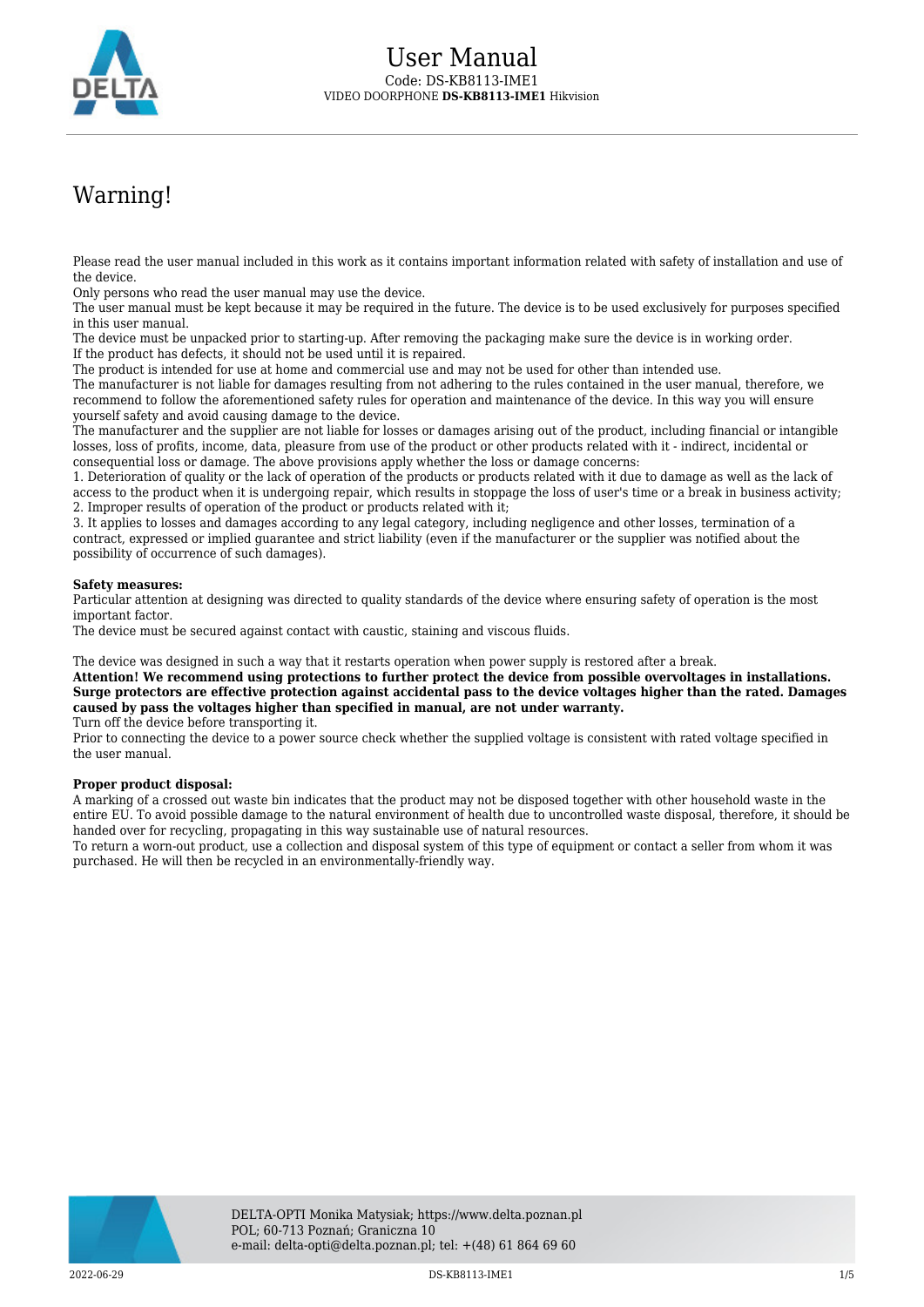

## User Manual Code: DS-KB8113-IME1 VIDEO DOORPHONE **DS-KB8113-IME1** Hikvision



Video doorphone is designed to work with Hikvision II generation indoor IP panels.

| Sensor:                    | 2 Mpx, 1080p                                       |
|----------------------------|----------------------------------------------------|
| Camera view angle:         | 87 ° (manufacturer data)                           |
| Camera resolution:         | • 1920 x 1080 px - 1080p<br>• 1280 x 720 px - 720p |
| Image compression method:  | H.264                                              |
| LED illuminator:           | -                                                  |
| IR illuminator:            | Range: 3 m                                         |
| Compatibility:             | Hikvision IP Video Doorphones                      |
| proximity reader built-in: | -                                                  |
| UTP category:              | UTP cat. 5e                                        |
| Alarm inputs:              | 1 pcs                                              |
| Relay outputs:             | 1 pcs NO/NC                                        |
| RS-485:                    | -                                                  |
| Ethernet:                  | 1 x RJ-45 - 10/100 Base-T                          |



2022-06-29 DS-KB8113-IME1 2/5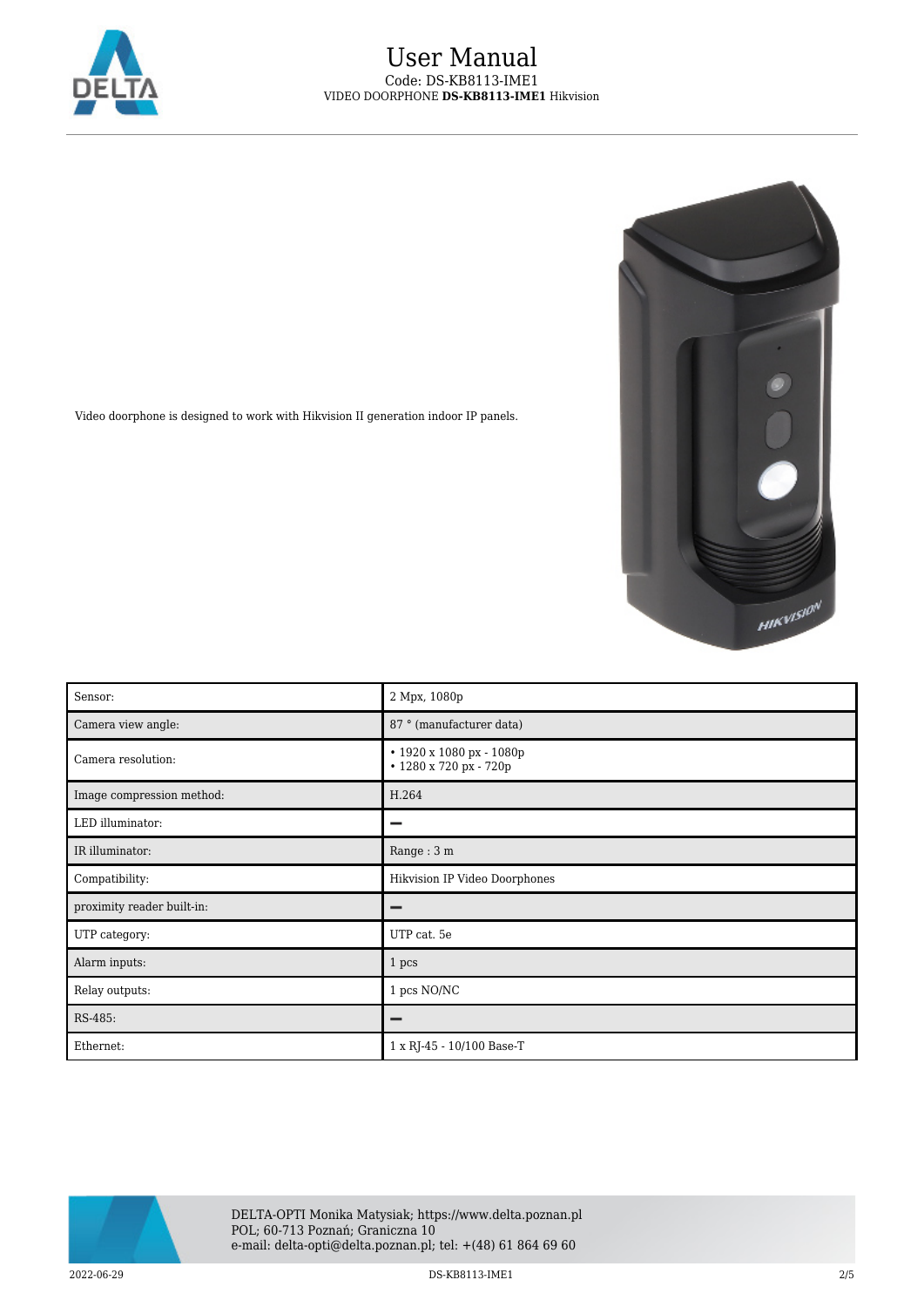

## User Manual Code: DS-KB8113-IME1 VIDEO DOORPHONE **DS-KB8113-IME1** Hikvision

| Main features:         | • True WDR - Wide Dynamic Range,<br>• Motion Detection.<br>• Anti-Flicker - The technology eliminates the tiring eyes flickering image effect,<br>• Microphone built-in,<br>· Speakers built-in,<br>· Bidirectional communication,<br>• Echo suppression and reduction / digital noise reduction<br>• Remote configuration - Web browser<br>• The device has the ability to work with the Hik-Connect application for mobile<br>devices, without the use of an internal panel |
|------------------------|-------------------------------------------------------------------------------------------------------------------------------------------------------------------------------------------------------------------------------------------------------------------------------------------------------------------------------------------------------------------------------------------------------------------------------------------------------------------------------|
| Operation temp:        | $-30 °C$ 50 °C                                                                                                                                                                                                                                                                                                                                                                                                                                                                |
| Power supply:          | • PoE (802.3af),<br>$\cdot$ 12 V DC                                                                                                                                                                                                                                                                                                                                                                                                                                           |
| Housing:               | Metal, Waterproof, Vandal-proof - IK09                                                                                                                                                                                                                                                                                                                                                                                                                                        |
| "Index of Protection": | <b>IP65</b>                                                                                                                                                                                                                                                                                                                                                                                                                                                                   |
| Color:                 | Black                                                                                                                                                                                                                                                                                                                                                                                                                                                                         |
| Weight:                | $0.8 \text{ kg}$                                                                                                                                                                                                                                                                                                                                                                                                                                                              |
| Dimensions:            | 162 x 74 x 54 mm                                                                                                                                                                                                                                                                                                                                                                                                                                                              |
| Supported languages:   | Polish, English, Bulgarian, Croatian, Czech, French, Greek, Spanish, Dutch, German,<br>Portuguese, Russian, Romanian, Serbian, Turkish, Hungarian, Vietnamese, Italian                                                                                                                                                                                                                                                                                                        |
| Manufacturer / Brand:  | Hikvision                                                                                                                                                                                                                                                                                                                                                                                                                                                                     |
| <b>SAP Code:</b>       | 305302014                                                                                                                                                                                                                                                                                                                                                                                                                                                                     |
| Guarantee:             | 3 years                                                                                                                                                                                                                                                                                                                                                                                                                                                                       |

### Particular elements:



Device connectors:

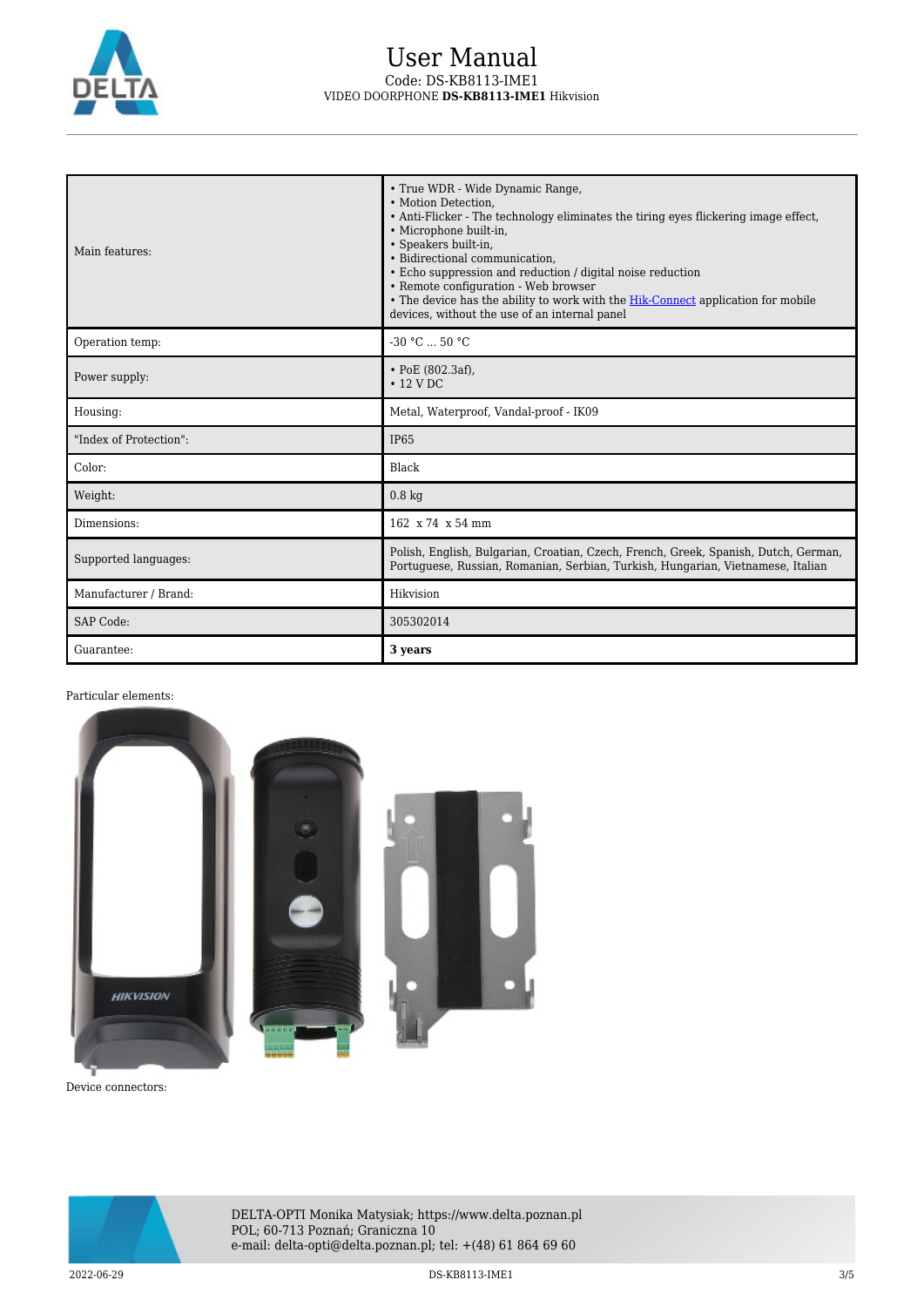



Connectors description:



Rear view:



DELTA-OPTI Monika Matysiak; https://www.delta.poznan.pl POL; 60-713 Poznań; Graniczna 10 e-mail: delta-opti@delta.poznan.pl; tel: +(48) 61 864 69 60

2022-06-29 DS-KB8113-IME1 4/5